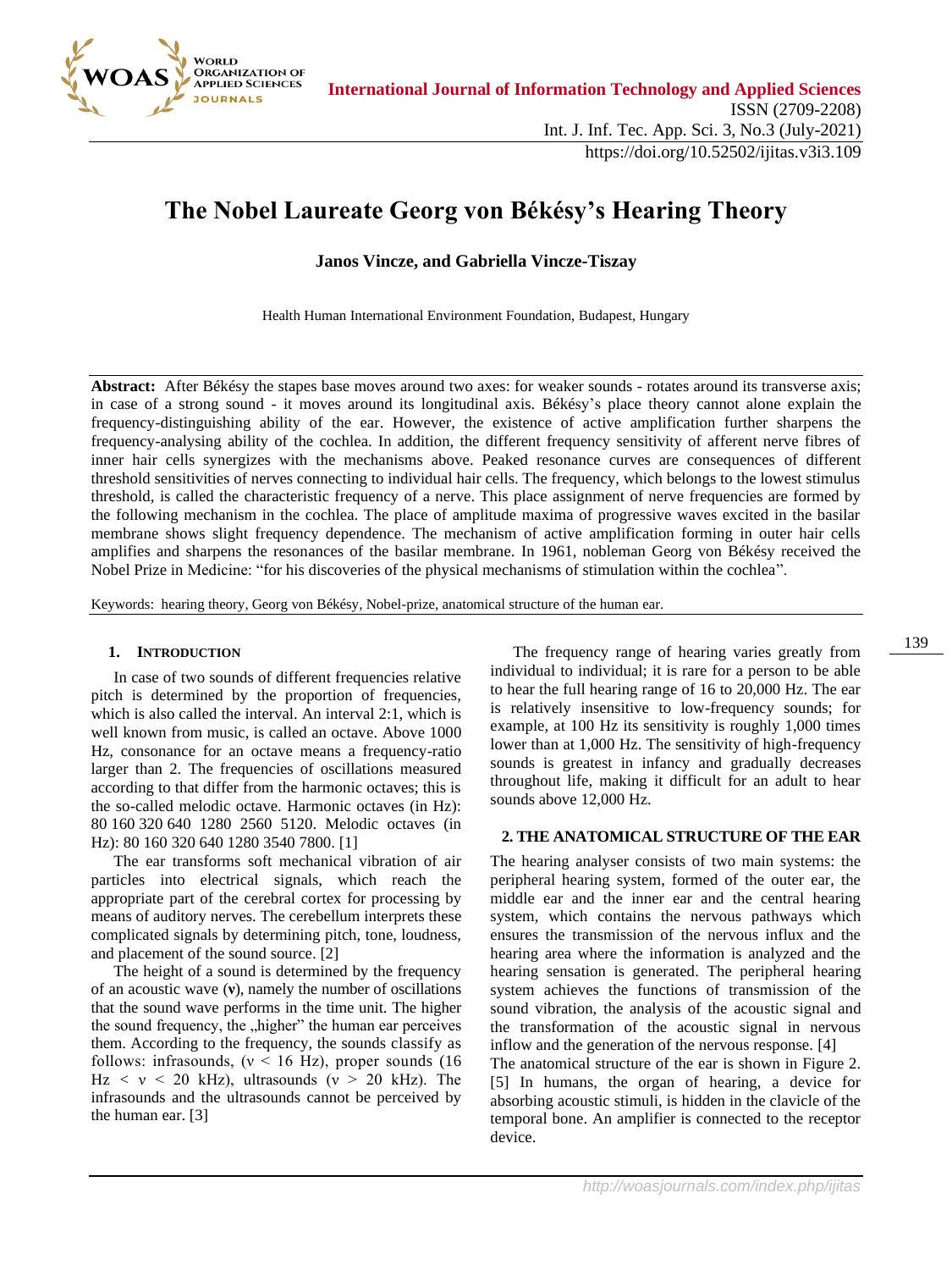## **3. AUDITORY OSSICLES**

There are three tiny bones in the tympanic cavity between the eardrum and the oval opening.

a) Malleus 6–8 mm. The head (capitulum), the neck (collum) and projections can be distinguished on it. The strongest of the latter is the handle (manubrium), which has merged with the eardrum, causing stria mallearis on it. [6]

- b) Incus 7 mm. A body and two protruding crura can be separated on it. The body forms a joint with the head of the malleus. Its short crus points backwards, its long crus runs parallel to the handle of the malleus, behind this formula. The lower part widens (processus lenticularis) and forms a joint with the head of the stapes.
- c) Stapes 3x3 mm<sup>2</sup>. On the third auditory bone, a head (capitulum), two crura and a base (basis) are distinguished. The head fits into the lenticular process of the incus and the base fits into the oval window.

It plays an acoustic role, transforming external sound vibrations, amplifying them and then transmitting them to the fluid system of the inner ear. It protects the inner ear from excessive sound effects. [7]

The deflections of the eardrum are transferred to the base of the stapes by the lifting action of the auditory bone chain. Due to the fact that the functional surface of the eardrum is  $55 \text{ mm}^2$  and that of the stapes base is  $3.2$ mm<sup>2</sup>, the pressure at the base of the stapes is 18 times higher than that of the eardrum (55:  $3.2 = 17$ ). This ratio corresponds to a 24.5 dB increase in sound pressure. To this must be added 2.2 dB, since one crus of the auditory bone chain (one arm of the elevator) is one handle of the malleus, the other crus (the other arm of the elevator) is the long crus of the incus, 1.3 times longer than the handle of the malleus. Thus, the voice guidance system of the middle ear: It causes a pressure increase of 24.5 +  $2.2 = 26.7$  dB. From all this we can conclude that the middle ear acts as a mechanical transformer. [8]

The auditory ossicles can be considered as rigid bars and thus the sound waves propagate in a longitudinal form. In this case, the wave equation

$$
\frac{\partial^2 \Phi}{\partial t^2} = c^2 \cdot \frac{\partial^2 \Phi}{\partial x^2}
$$

The phase velocity c for longitudinal waves in a solid medium is given by the following formula:

$$
c = \sqrt{\frac{E}{\rho} \cdot \frac{1}{(3-6)\mu}}
$$

where: E - modulus of elasticity,  $ρ$  - density,  $μ$  - Poisson's ratio.

After Békésy [9], the stapes base moves around two axes:

- for weaker sounds rotates around its transverse axis (Fig. 3a.);
- in case of a strong sound it moves around its longitudinal axis, then the amplitude of vibration is smaller (Fig. 3b).

We have three (3) auditory ossicles because, with their spatial location, the middle ear is able to amplify weak sounds and at the same time is able to attenuate highintensity sounds.

# **4. BÉKÉSY'S THEORY**

Békésy prove that wherever the sound stimulus comes from (through the oval window or by bone conducting), it creates a surface wave from the oval window towards the tip of the cochlea. The propagation speed of the surface wave depends on the increasing width and looseness of the membrana basilaris and, as a result, decreases with distance from the oval window  $(45 \text{ m/s-2 m/s})$ . [10]

Surface waves caused by high sounds occur in a narrow, tight area near the windows, while fluctuations caused by deep sounds occur at the far, wider, loose ends. At deep sounds, the fluctuation fills the entire length of the membrana basilaris, while at high sounds it fills only the front. The vibrations of the membrana basilaris bend the hair cells of the organ of Corti affected by the traveling waves, creating an electrical potential difference.

Figure 5. shows the cross-section of the cochlea along its entire length with three different chambers: the scala vestibuli, the scala tympani, and the cochlear duct.

The cochlea is filled with fluid and surrounded by a solid, bony wall. It contains two types of fluid: perilymphet (in the scala vestibulit and scala tympanit canals) and endolymph (in the cochlea); the total capacity of the cochlea is only a fraction of a drop. Perilymph is similar to spinal fluid, while endolymph is similar to intracellular fluid. The two fluids are separated by two membranes: the Reissner membrane and the basilar membrane. The Reissner membrane is very thin, approx. two cells thick.

The auditory nerve endings associated with stimulated hair cells sum up these potentials, and transmit a series of action potentials to the brain depending on the intensity of the stimulus. In the process of hearing, inner hair cells fulfill the traditional mechanoelectrical transducer function. As a result of sound stimulation, the hair bundles tilt, generating a change in potential in the membranes of the hair cells. In the event of a depolarizing change, an increase in the frequency of the action potential of the nerve cell attached through the synapse occurs, which indicates the state of stimulation. Since every inner hair cell has an afferent nerve ending, acoustic stimuli with different frequencies are mapped to different parts of the brain's auditory centre due to nerve connections. Thus, the perception of frequency is locally coded. [11]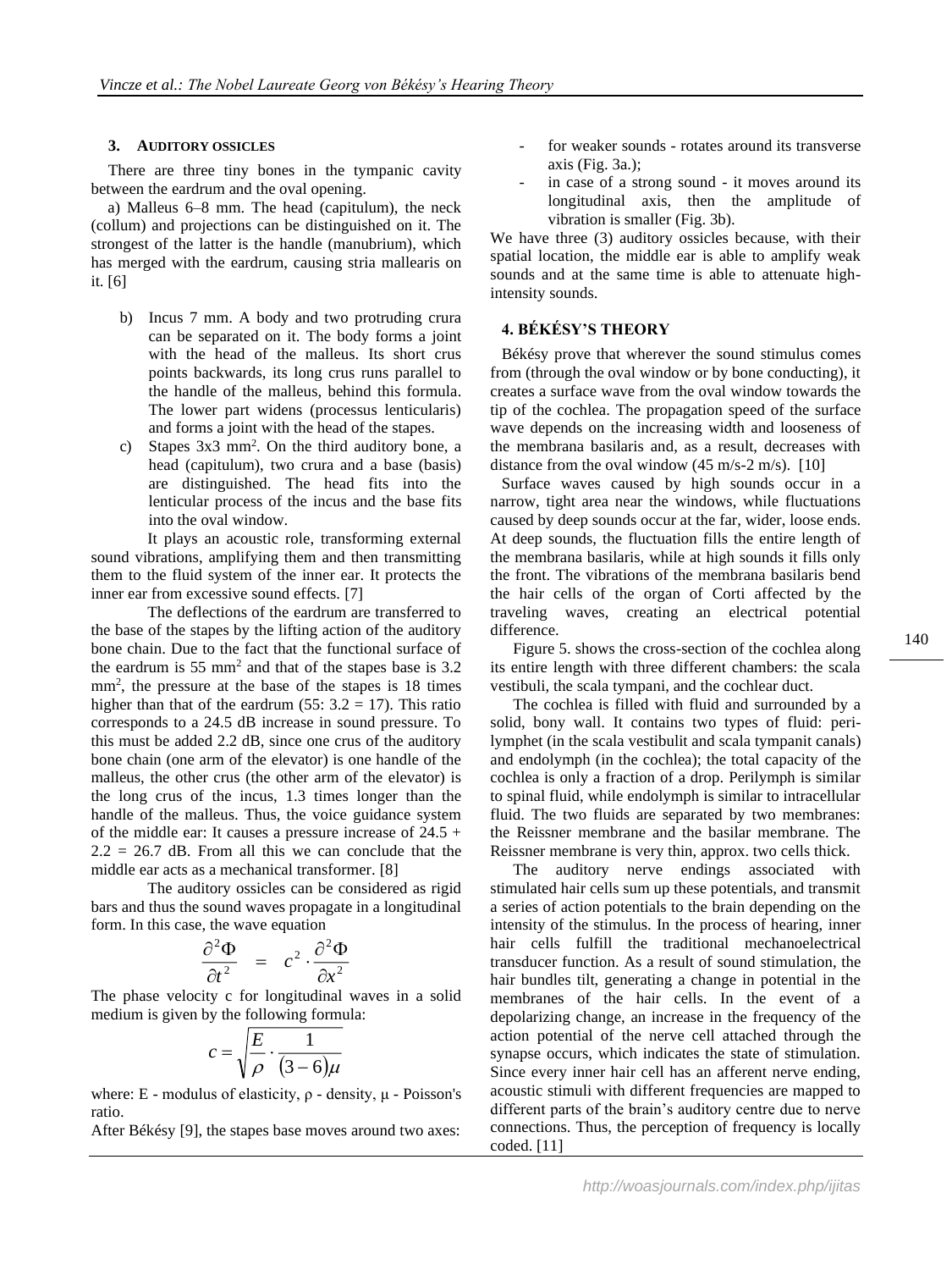In 1961, nobleman Georg von Békésy received the Nobel Prize in Medicine: "*for his discoveries of the physical mechanisms of stimulation within the cochlea*". The results of this research were carried out in Budapest, and he also published his results before World War II. So it is very important to note that Békésy received the Nobel Prize in Medicine for his research in Hungary. [12]

Georg von Békésy published his new hearing theory based on his epoch-making experiments, the local separation of pitch perception, in the journal *Physikalische Zeitschrift* between 1928 and 1930. [6, 7, 8, 9].



Fig.1. The frequency and intensity sensing range of hearing



Figure 2. Anatomical structure of the ear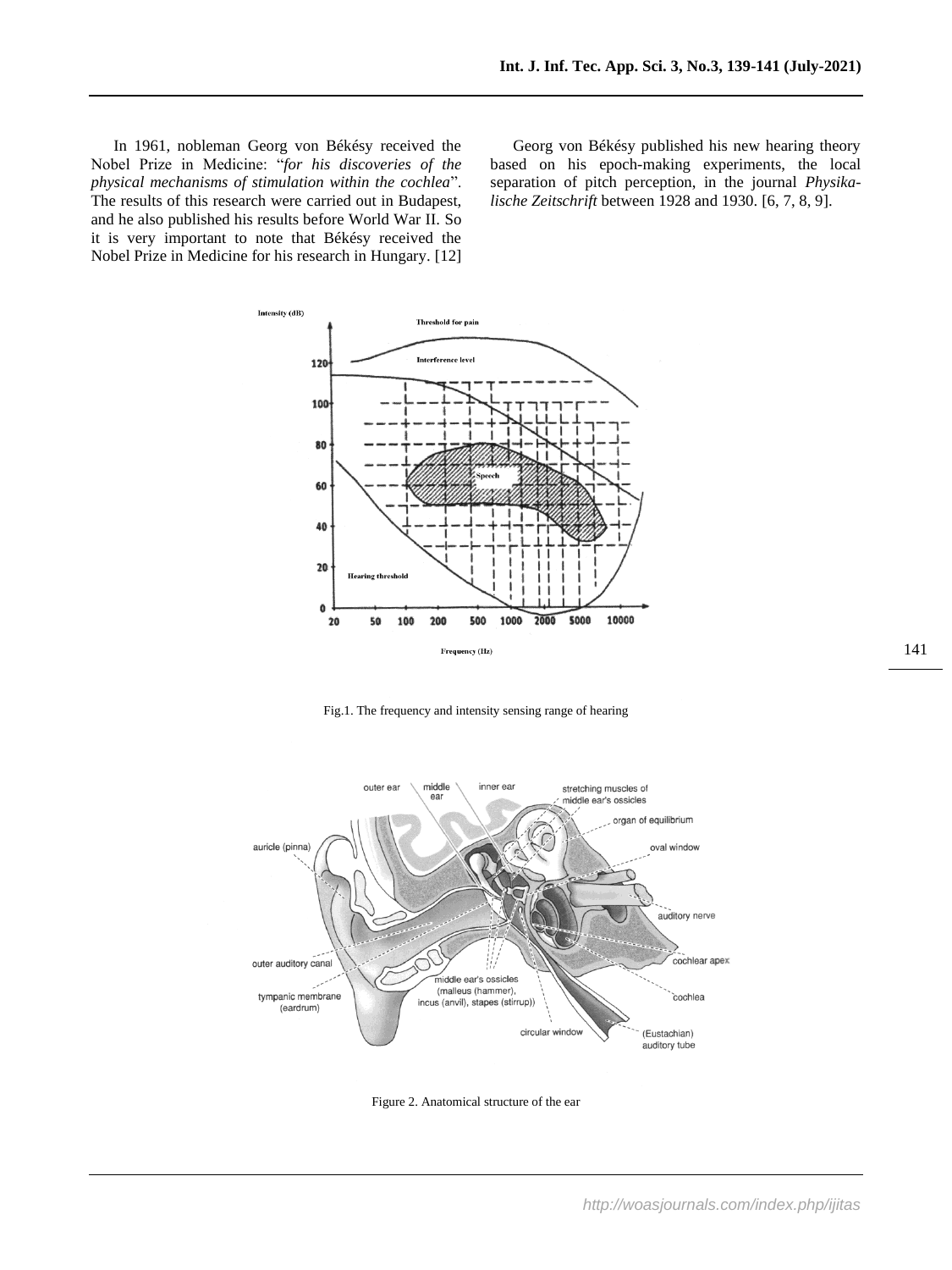

Figure. 3a. In case of a weaker sounds



Figure. 3b. In case of a strong sound



Figure. 4. The relative amplitude of the displacement of the basilar membrane serves as a function of the distance from the stapes for many different frequencies.